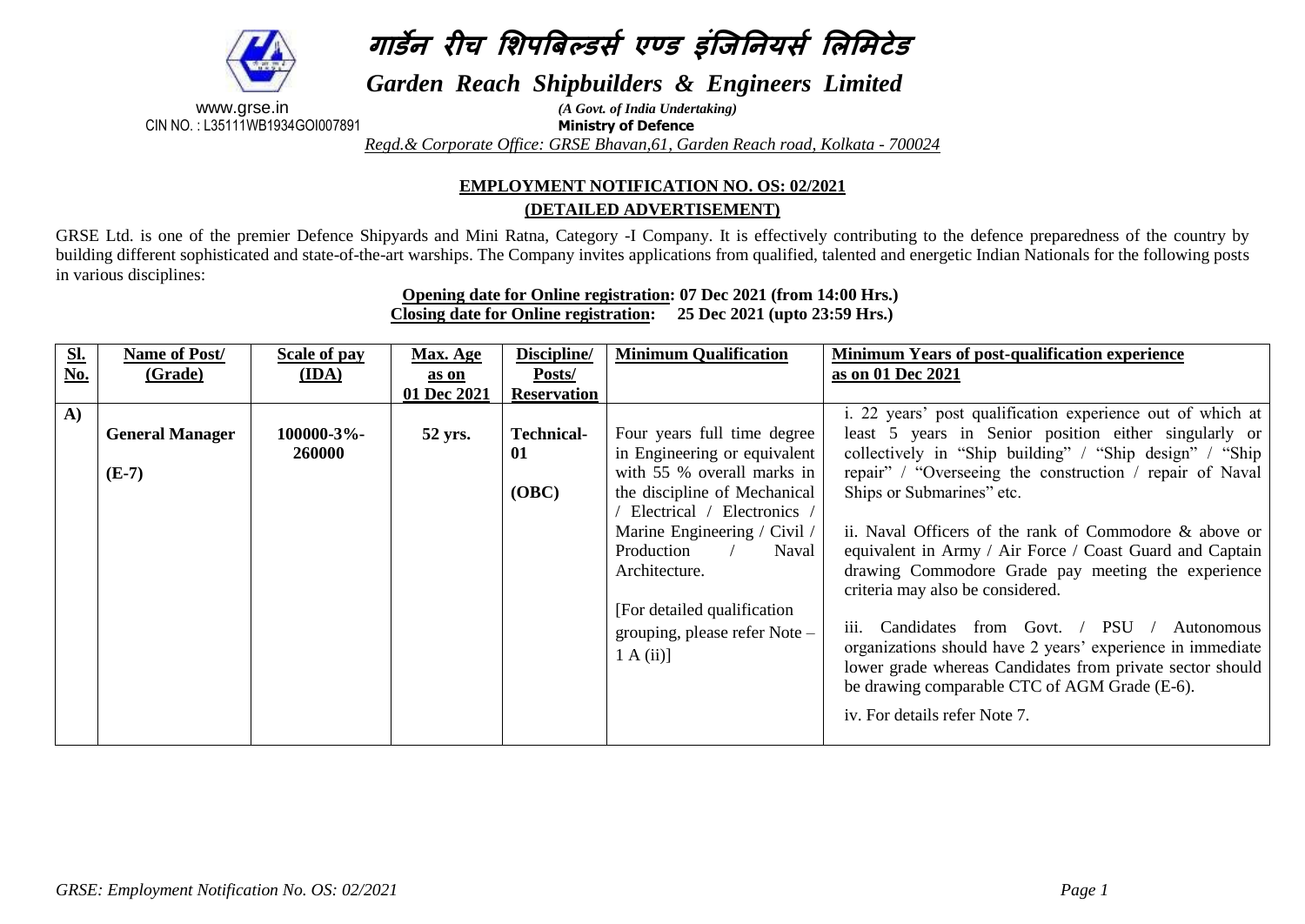| B) | <b>Deputy General</b> | 80000-3%- | 48 yrs. | Technical- | Four years full time degree                                                                                                                                                      | i. 15 years' post qualification experience either singularly or                                                                                                                                                                                                                                                                                                                                                                                                                                                                                                                                                                                                                                                                                                                                                  |
|----|-----------------------|-----------|---------|------------|----------------------------------------------------------------------------------------------------------------------------------------------------------------------------------|------------------------------------------------------------------------------------------------------------------------------------------------------------------------------------------------------------------------------------------------------------------------------------------------------------------------------------------------------------------------------------------------------------------------------------------------------------------------------------------------------------------------------------------------------------------------------------------------------------------------------------------------------------------------------------------------------------------------------------------------------------------------------------------------------------------|
|    | <b>Manager</b>        | 220000    |         | 01         | in Engineering or equivalent                                                                                                                                                     | collectively in "Ship building" / "Ship design" / "Ship Repair"                                                                                                                                                                                                                                                                                                                                                                                                                                                                                                                                                                                                                                                                                                                                                  |
|    | $(E-5)$               |           |         |            | with 55% overall marks in                                                                                                                                                        | / "Overseeing the construction / repair of Naval Ships or                                                                                                                                                                                                                                                                                                                                                                                                                                                                                                                                                                                                                                                                                                                                                        |
|    |                       |           |         | (ST)       | the discipline of Mechanical                                                                                                                                                     | Submarines" etc.                                                                                                                                                                                                                                                                                                                                                                                                                                                                                                                                                                                                                                                                                                                                                                                                 |
|    |                       |           |         |            | Electrical / Electronics<br>Marine Engineering / Civil /<br>Production<br>Naval<br>Architecture.<br>[For detailed qualification]<br>grouping, please refer Note -<br>$1 A(ii)$ ] | ii. Experience in handling installation, STW (Setting to Work)<br>and commissioning of Electrical weapon systems / operating<br>and maintaining gas turbines (preferably LM 2500) on board<br>IN Ships / Experience in dealing with Naval / Coast Guard<br>Authorities, CDA, Navy, Cargo clearance by Air & Sea,<br>liasoning with various Materials Organizations / Authorities<br>will be an added advantage.<br>iii. Naval Officers of the rank of Commander & above or<br>equivalent in Army / Air Force / Coast Guard meeting the<br>experience criteria may also be considered.<br>iv. Candidates from Govt. / PSU / Autonomous organizations<br>should have 2 years' experience in immediate lower grade<br>whereas Candidates from private sector should be drawing<br>comparable CTC of SM Grade (E-4). |
|    |                       |           |         |            |                                                                                                                                                                                  | v. For details refer Note 7.                                                                                                                                                                                                                                                                                                                                                                                                                                                                                                                                                                                                                                                                                                                                                                                     |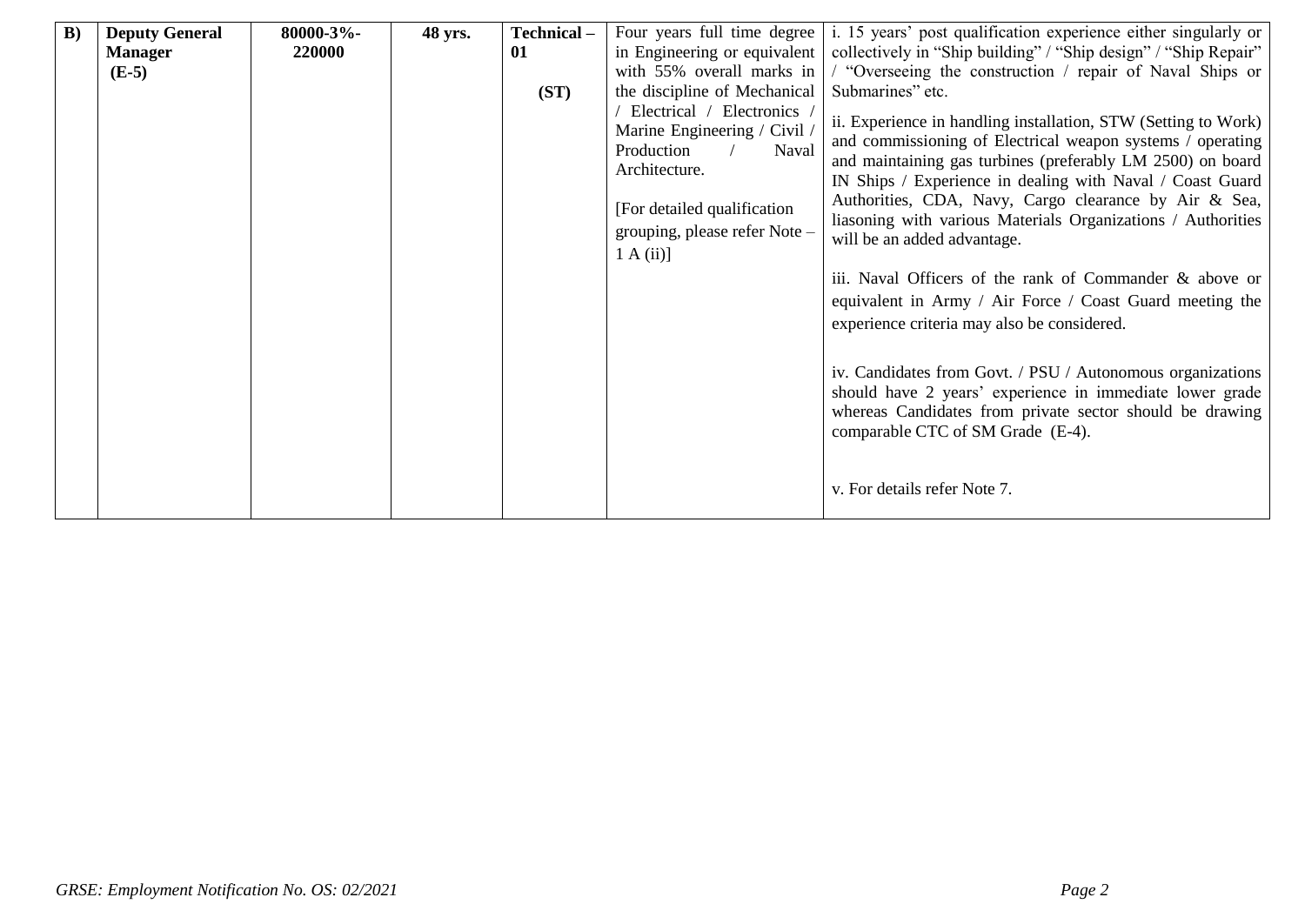| $\mathbf{C}$ | <b>Deputy General</b> | 80000-3%- | 48 yrs. | <b>Technical/B</b> | Four years full time degree   |                                                                |
|--------------|-----------------------|-----------|---------|--------------------|-------------------------------|----------------------------------------------------------------|
|              | <b>Manager</b>        | 220000    |         | ailey Bridge       | in                            | i. 15 years post qualification experience either singularly or |
|              |                       |           |         |                    | Engineering or equivalent     | collectively in Launching & Commissioning                      |
|              | $(E-5)$               |           |         | 01                 | with                          | (Production/Erection) of Modular                               |
|              |                       |           |         |                    | 55% overall marks in the      | Portable Steel Bridges of various load classifications and     |
|              |                       |           |         | (SC)               | discipline                    | spans                                                          |
|              |                       |           |         |                    | of Mechanical / Electrical /  | like Bailey bridges etc. in plain /riverine /mountain /high    |
|              |                       |           |         |                    | Civil                         | altitude terrain.                                              |
|              |                       |           |         |                    | Engineering.                  |                                                                |
|              |                       |           |         |                    |                               | ii. Serving Officers of Indian Army, Corps of Engineers, BRO   |
|              |                       |           |         |                    | [For detailed qualification]  | in the rank of Lt. Col and above or equivalent in Armed        |
|              |                       |           |         |                    | grouping, please refer Note - | forces/Paramilitary forces meeting the above experience may    |
|              |                       |           |         |                    | $1 A(ii)$ ]                   | also apply.                                                    |
|              |                       |           |         |                    |                               |                                                                |
|              |                       |           |         |                    |                               | iii. Knowledge in Finance, Project Management and              |
|              |                       |           |         |                    |                               | experience / working in SAP ERP will be an added advantage     |
|              |                       |           |         |                    |                               |                                                                |
|              |                       |           |         |                    |                               | iv. Candidates from Govt. / PSU / Autonomous organizations     |
|              |                       |           |         |                    |                               | should have 2 years' experience in immediate                   |
|              |                       |           |         |                    |                               | lower grade whereas Candidates from private sector should be   |
|              |                       |           |         |                    |                               | drawing comparable CTC of SM Grade (E-4).                      |
|              |                       |           |         |                    |                               |                                                                |
|              |                       |           |         |                    |                               | v. For details refer Note 7.                                   |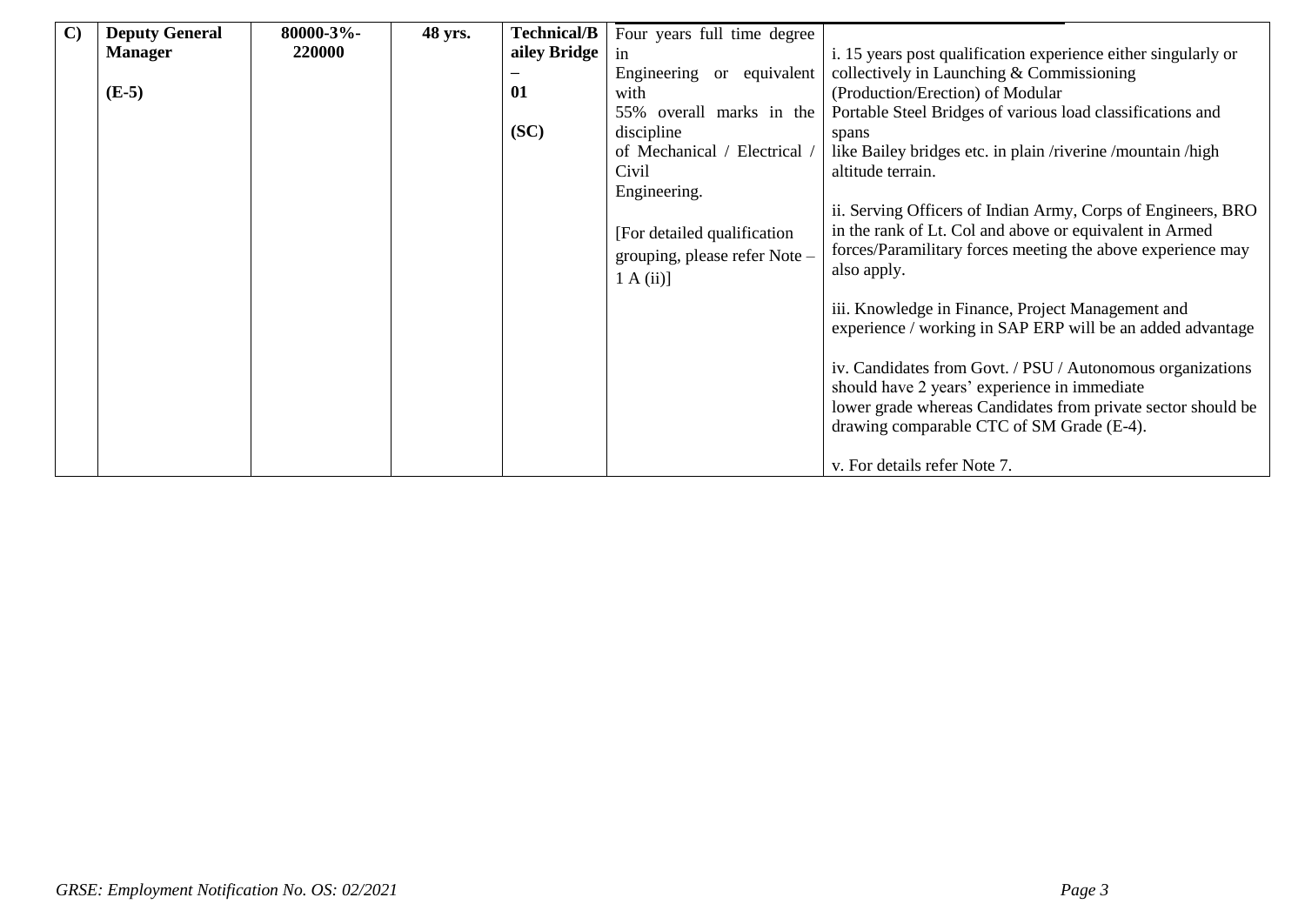| $\mathbf{D}$ | <b>Deputy General</b><br><b>Manager</b><br>$(E-5)$ | $80000 - 3%$<br>220000 | 48 yrs. | <b>Technical</b><br>$(IT) -01$<br>(SC) | Four years full time degree<br>in Engineering or equivalent<br>with 55% overall marks in<br>the discipline of Information<br>Technology / Computer<br>Science / Computer<br>Technology/<br><b>Electrical Engineering</b><br>[For detailed qualification]<br>grouping, please refer Note -<br>1 A(ii) | 1.<br>ii.<br>iii.<br>iv. | 15 years' post qualification experience preferably in<br>client environment on Enterprise Resource Planning<br>using SAP, managing complete IT infrastructure<br>consisting of Tier-II/III Data Centre/DR Centre,<br>managing Networks (WAN & LAN) in diverse<br>geographical locations complying latest Cyber<br>Security & successful implementation of IT based<br>solutions/projects for productivity enhancement in<br>Industry such as Heavy Engineering/Defence<br>Shipbuilding.<br>Experience of working on emerging Technology, viz.<br>AI, IoT, analytics, Big data, Machine Learning will be<br>an added advantage.<br>Naval Officers of the rank of Commander & above or<br>equivalent in Army / Air Force / Coast Guard meeting<br>the experience criteria may also be considered.<br>from Govt. / PSU /<br>Candidates<br>Autonomous<br>organizations should have 2 years' experience in<br>immediate lower grade whereas Candidates from<br>private sector should be drawing comparable CTC of<br>SM Grade (E-4).<br>v. For details refer Note 7. |
|--------------|----------------------------------------------------|------------------------|---------|----------------------------------------|------------------------------------------------------------------------------------------------------------------------------------------------------------------------------------------------------------------------------------------------------------------------------------------------------|--------------------------|-----------------------------------------------------------------------------------------------------------------------------------------------------------------------------------------------------------------------------------------------------------------------------------------------------------------------------------------------------------------------------------------------------------------------------------------------------------------------------------------------------------------------------------------------------------------------------------------------------------------------------------------------------------------------------------------------------------------------------------------------------------------------------------------------------------------------------------------------------------------------------------------------------------------------------------------------------------------------------------------------------------------------------------------------------------------|
|--------------|----------------------------------------------------|------------------------|---------|----------------------------------------|------------------------------------------------------------------------------------------------------------------------------------------------------------------------------------------------------------------------------------------------------------------------------------------------------|--------------------------|-----------------------------------------------------------------------------------------------------------------------------------------------------------------------------------------------------------------------------------------------------------------------------------------------------------------------------------------------------------------------------------------------------------------------------------------------------------------------------------------------------------------------------------------------------------------------------------------------------------------------------------------------------------------------------------------------------------------------------------------------------------------------------------------------------------------------------------------------------------------------------------------------------------------------------------------------------------------------------------------------------------------------------------------------------------------|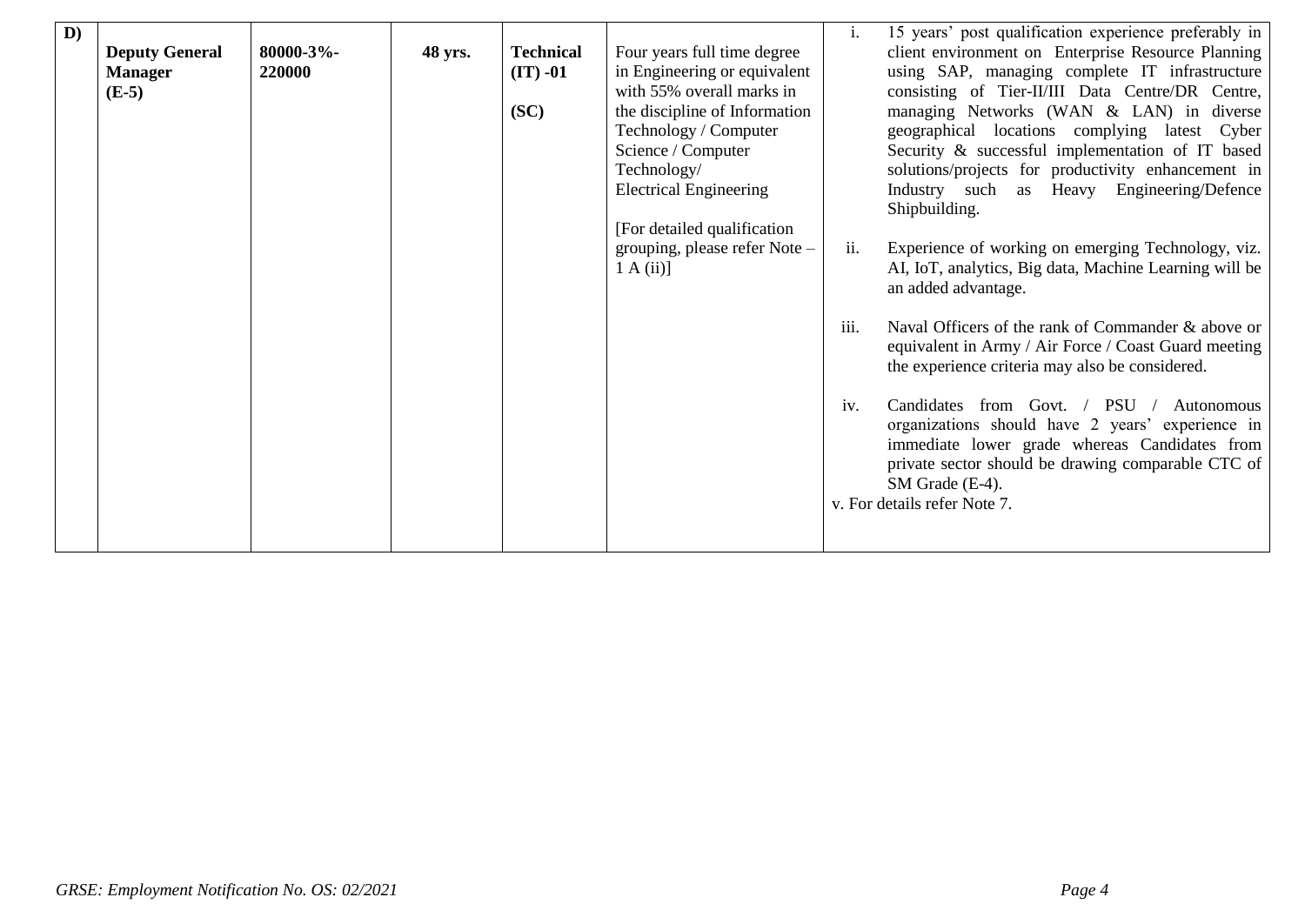| E)           | <b>Deputy General</b><br><b>Manager</b><br>$(E-5)$<br><b>On Fixed Term</b><br><b>Contractual Basis</b><br>for 03 years<br>extendable<br>maximum of 02<br>years. | 80000-3%-<br>220000 | 48 years | <b>Technical</b><br>(TT)<br>$-01$<br>(UR) | Four years full time degree<br>in Engineering or equivalent<br>with First Class or 60%<br>overall marks in the<br>discipline of Information<br>Technology / Computer<br>Science / Computer<br>Technology/<br><b>Electrical Engineering</b><br>[For detailed qualification]<br>grouping, please refer Note -<br>1 A(ii) | i. 15 years' post qualification experience preferably in client<br>environment on Enterprise Resource Planning using SAP,<br>managing complete IT infrastructure consisting of Tier-II/III<br>Data Centre/DR Centre, managing Networks (WAN & LAN)<br>in diverse geographical locations complying latest Cyber<br>Security & successful implementation of IT based<br>solutions/projects for productivity enhancement in Industry<br>such as Heavy Engineering/Defence Shipbuilding.<br>ii. Experience of working on emerging Technology, viz. AI,<br>IoT, analytics, Big data, Machine Learning will be an added<br>advantage.<br>iii. Naval Officers of the rank of Commander & above or<br>equivalent in Army / Air Force / Coast Guard meeting the<br>experience criteria may also be considered.<br>iv. Candidates from Govt. / PSU / Autonomous organizations<br>should have 2 years' experience in immediate lower grade<br>whereas Candidates from private sector should be drawing |
|--------------|-----------------------------------------------------------------------------------------------------------------------------------------------------------------|---------------------|----------|-------------------------------------------|------------------------------------------------------------------------------------------------------------------------------------------------------------------------------------------------------------------------------------------------------------------------------------------------------------------------|---------------------------------------------------------------------------------------------------------------------------------------------------------------------------------------------------------------------------------------------------------------------------------------------------------------------------------------------------------------------------------------------------------------------------------------------------------------------------------------------------------------------------------------------------------------------------------------------------------------------------------------------------------------------------------------------------------------------------------------------------------------------------------------------------------------------------------------------------------------------------------------------------------------------------------------------------------------------------------------------|
| $\mathbf{F}$ | <b>Manager</b><br>$(E-3)$                                                                                                                                       | 60000-3%-<br>180000 | 42 years | Finance-<br>01<br>(ST)                    | <b>Chartered Accountant</b><br>(CA)/Cost & Management<br>Accountant (CMA)                                                                                                                                                                                                                                              | comparable CTC of SM Grade (E-4).<br>v. For details refer Note 7.<br>i. 08 years' post qualification experience in dealing with<br>financial matters, either singularly or collectively, i.e.<br>"Budgeting", "Costing", "Banking", "Taxation", "Finalisation<br>of accounts", "Exposure in Audit Related matters", "Financial<br>Concurrence in various procurements" and "compliance<br>matters related to Finance".<br>ii. Naval Officers of the rank of Lieutenant and above or<br>equivalent in Army / Air Force / Coast Guard meeting the<br>experience criteria may be considered.<br>iii. Candidates from Govt. / PSU / Autonomous organizations<br>should have 2 years' experience in immediate lower grade<br>whereas Candidates from private sector should be drawing<br>comparable CTC of DM Grade (E-2).<br>iv. For details refer Note 7.                                                                                                                                      |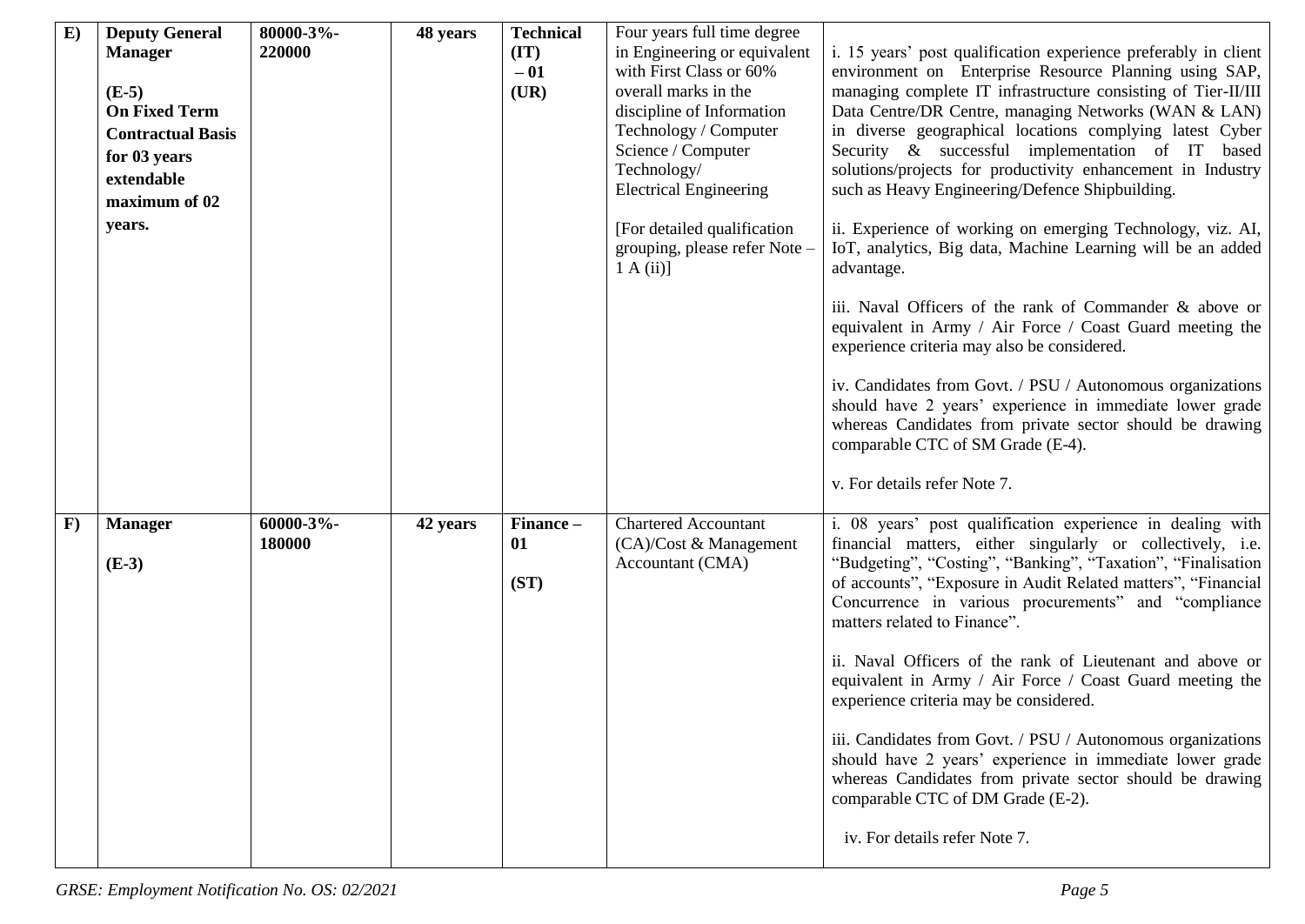| $\overline{\mathbf{G}}$ | <b>Deputy Manager</b><br>$(E-2)$                                                                                        | 50000-3%-<br>160000 | 35 years | <b>Medical-01</b><br>(OBC)                                         | MBBS degree from any<br>University recognized by<br>Medical Council of India<br>(MCI) | i. 05 years' post qualification experience and atleast 02 years'<br>experience in Hospital/Nursing home. Private practitioners<br>with above experience may also be considered.<br>ii. Naval Officers of the rank of Sub-Lieutenant and above or<br>equivalent in Army / Air Force / Coast Guard meeting the<br>experience criteria may be considered.<br>iii. Candidates from Govt. / PSU / Autonomous organizations<br>should have 2 years' experience in immediate lower grade<br>whereas Candidates from private sector/Private Practitioners<br>should be drawing comparable CTC of AM Grade (E-1).<br>iv. For details refer Note 7. |
|-------------------------|-------------------------------------------------------------------------------------------------------------------------|---------------------|----------|--------------------------------------------------------------------|---------------------------------------------------------------------------------------|-------------------------------------------------------------------------------------------------------------------------------------------------------------------------------------------------------------------------------------------------------------------------------------------------------------------------------------------------------------------------------------------------------------------------------------------------------------------------------------------------------------------------------------------------------------------------------------------------------------------------------------------|
| H)                      | <b>Deputy Manager</b><br>$(E-2)$<br>(on Fixed term for<br>a period of 03<br>years extendable<br>by another 02<br>years) | 50000-3%-<br>160000 | 35 years | Medical-01<br>(OBC)<br>The post is<br>reserved<br>for PwBD<br>(OH) | MBBS degree from any<br>University recognized by<br>Medical Council of India<br>(MCI) | i. 05 years' post qualification experience and atleast 02 years'<br>experience in Hospital/Nursing home. Private practitioners<br>with above experience may also be considered.<br>ii. Naval Officers of the rank of Sub-Lieutenant and above or<br>equivalent in Army / Air Force / Coast Guard meeting the<br>experience criteria may be considered.<br>iii. Candidates from Govt. / PSU / Autonomous organizations<br>should have 2 years' experience in immediate lower grade<br>whereas Candidates from private sector should be drawing<br>comparable CTC of AM Grade (E-1).<br>iv. For details refer Note 7.                       |
| $\bf{I}$                | <b>Assistant</b><br><b>Manager</b><br>$(E-1)$                                                                           | 40000-3%-<br>140000 | 28 yrs.  | Company<br><b>Secretary</b><br>01<br>(OBC)                         | Associate Member of the<br>Institute of Company<br>Secretaries of India.              | <b>Nil</b>                                                                                                                                                                                                                                                                                                                                                                                                                                                                                                                                                                                                                                |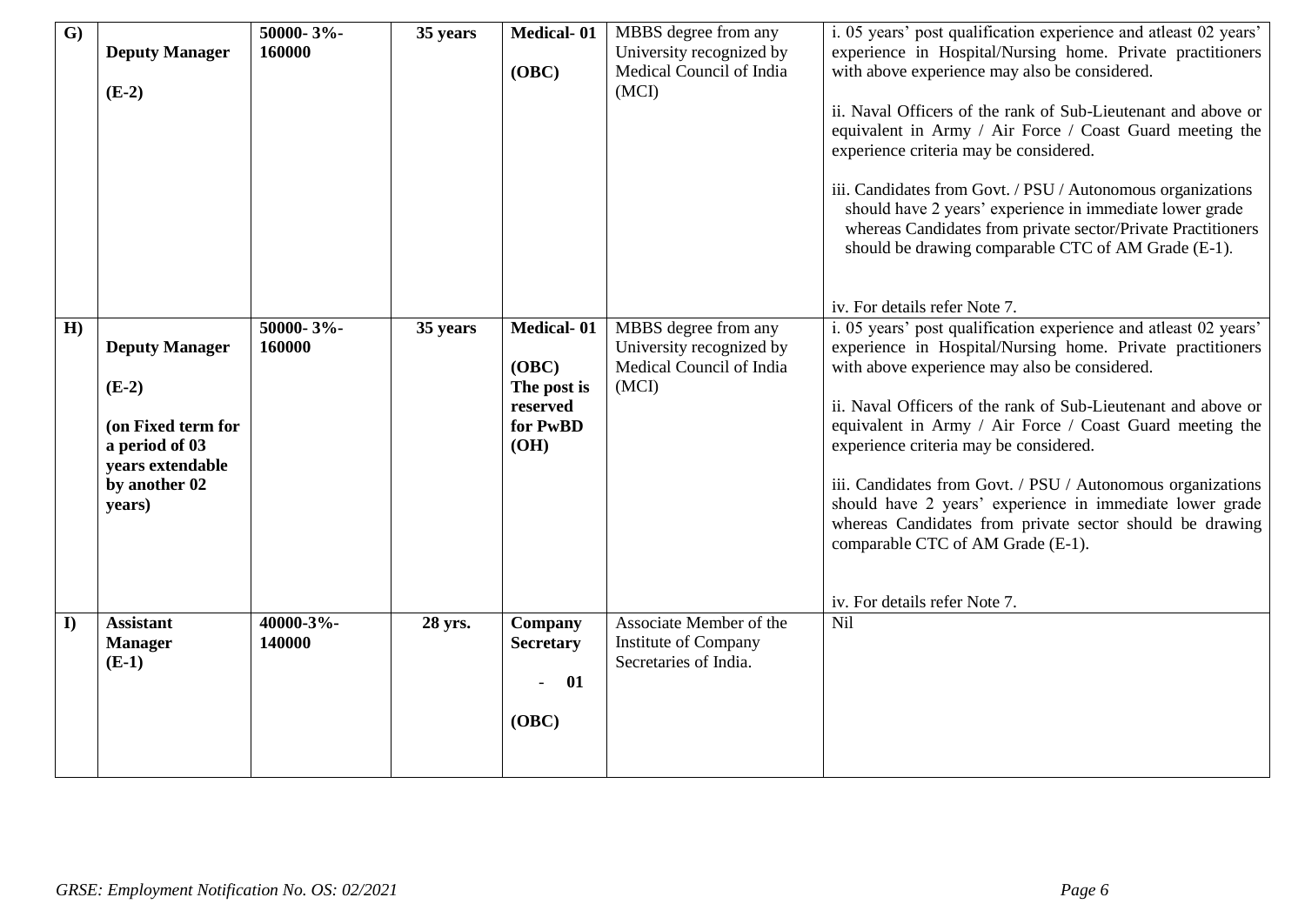| J)           | <b>Assistant</b><br><b>Manager</b><br>$(E-1)$ | 40000-3%-<br>140000 | 28 yrs.  | <b>Finance</b><br>$-01$<br>(OBC)          | <b>Chartered Accountant</b><br>(CA)/Cost & Management<br>Accountant (CMA)                                                                                                                                                                                                          | Nil                                                                                                                                                                                                                                                                                                                                                                                                                                                                                                                                                                                                                                                                                                                                               |
|--------------|-----------------------------------------------|---------------------|----------|-------------------------------------------|------------------------------------------------------------------------------------------------------------------------------------------------------------------------------------------------------------------------------------------------------------------------------------|---------------------------------------------------------------------------------------------------------------------------------------------------------------------------------------------------------------------------------------------------------------------------------------------------------------------------------------------------------------------------------------------------------------------------------------------------------------------------------------------------------------------------------------------------------------------------------------------------------------------------------------------------------------------------------------------------------------------------------------------------|
| $\mathbf{K}$ | <b>Assistant</b><br><b>Manager</b><br>$(E-1)$ | 40000-3%-<br>140000 | 28 yrs.  | Human<br><b>Resource</b><br>$-01$<br>(UR) | Full time Graduate with 02<br>years full time MBA/PG<br>Degree/PG diploma or<br>equivalent with first class or<br>60% in Human Resource<br>Management/Human<br>Resource<br>Development/Personnel<br>Management/Industrial<br>Relations/Social<br>Work/Labour welfare<br>discipline | Nil                                                                                                                                                                                                                                                                                                                                                                                                                                                                                                                                                                                                                                                                                                                                               |
| L)           | <b>Junior Manager</b><br>$(E-0)$              | 30000-3%-<br>120000 | 32 years | $H R & A - 01$<br>(OBC)                   | Full Time Graduate with<br>Full time Diploma in<br>Catering technology /<br>Catering Management/<br>General Management /<br>General Administration / HR<br>/ HRM / HRD/ Personnel<br>Management/ IR etc.                                                                           | i. 8 years post qualification experience either singularly or<br>collectively<br>$1n$ :<br>General Administration activities / Administration of<br>Industrial Canteen / Welfare and Other General HR Functions.<br>ii. Serving / retired Chief Artificer or Chief Petty Officer and<br>above or equivalent rank in armed forces having the requisite<br>qualification and relevant years of post qualification<br>experience in handling logistics /admin functions in Naval<br>Establishment or equivalent in other Armed forces (Material<br>Organisations, Base Logistics Organisations, Naval/Command<br>Headquarters/overseeing teams etc. Or On board service in<br>warships in the Logistics Department are eligible to be<br>considered. |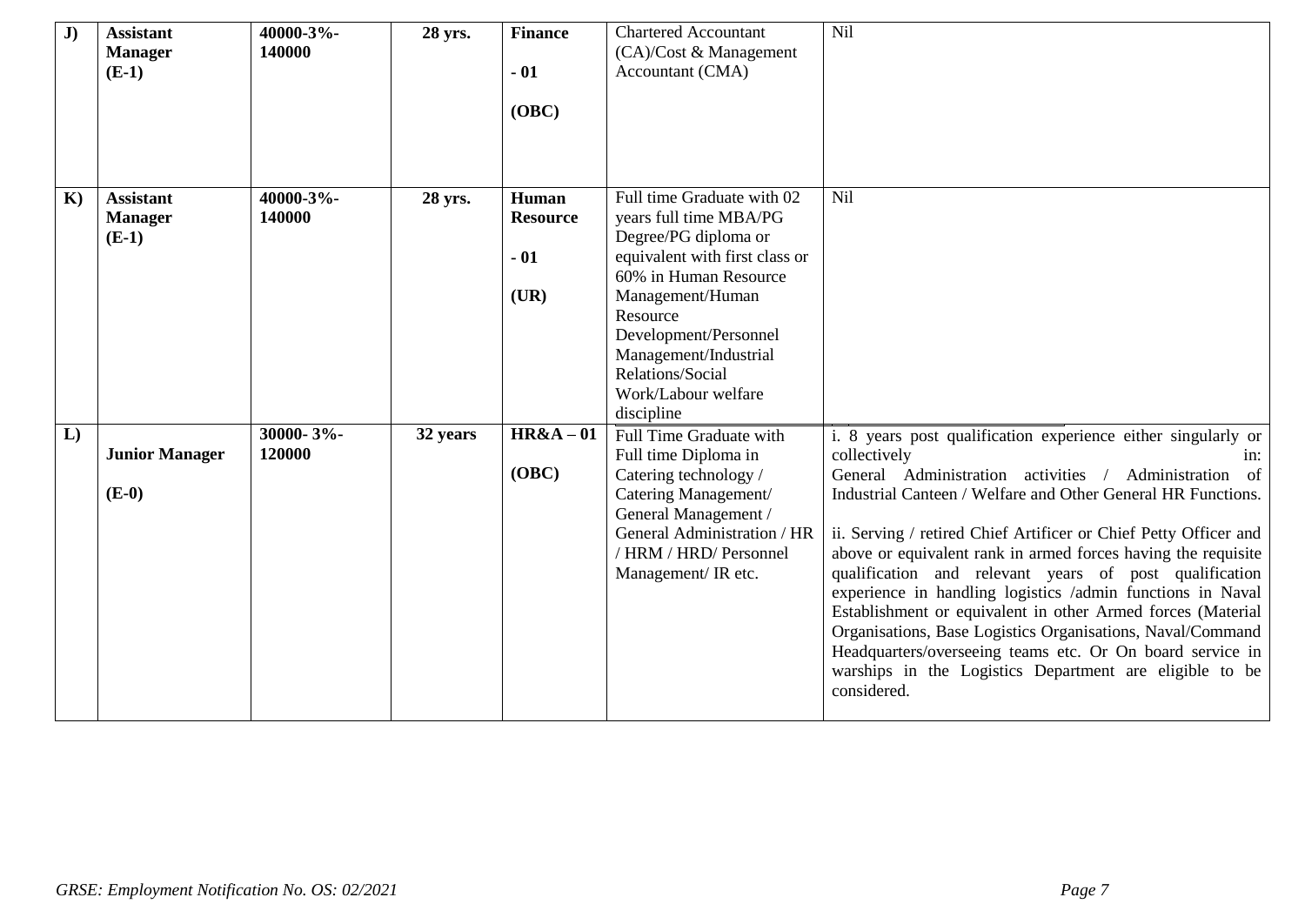| $\overline{\mathbf{M}}$ | <b>Junior Manager</b><br>$(E-0)$ | 30000-3%-<br>120000 | 32 years | <b>Technical</b><br>(Engineerin<br>$g) - 01$<br>$(ST)$ ****                | Diploma in Engineering or<br>equivalent in the discipline<br>of<br>Mechanical.<br>[For detailed qualification]<br>grouping, please refer Note -<br>1 B (ii)                                                                                                                                                                                                                                       | i. 8 years post qualification experience either singularly or<br>collectively in:<br>"Ship building"/ "Ship Design"/ "Ship Repair activity"/<br>Dockyards/Repair Yards OR<br>Service in Trials Teams / WOTs with exposure to<br>inspection/trials of diesel engines/gas turbines/auxiliaries and<br>systems/machinery controls and other ship borne systems, OR<br>On board service in frontline warships class of the Indian<br><b>Navy</b><br>or Indian Coast Guard like<br>Shivalik/Delhi/Kolkata/Destroyers/Frigates/Corvettes or<br>similar major platforms<br>ii. Serving / retired Chief Artificer or Chief Petty Officer and<br>above or equivalent rank in armed forces having the requisite<br>qualification and relevant years of post-qualification<br>experience as notified are eligible to be considered. |
|-------------------------|----------------------------------|---------------------|----------|----------------------------------------------------------------------------|---------------------------------------------------------------------------------------------------------------------------------------------------------------------------------------------------------------------------------------------------------------------------------------------------------------------------------------------------------------------------------------------------|--------------------------------------------------------------------------------------------------------------------------------------------------------------------------------------------------------------------------------------------------------------------------------------------------------------------------------------------------------------------------------------------------------------------------------------------------------------------------------------------------------------------------------------------------------------------------------------------------------------------------------------------------------------------------------------------------------------------------------------------------------------------------------------------------------------------------|
| N)                      | <b>Junior Manager</b><br>$(E-0)$ | 30000-3%-<br>120000 | 32 years | <b>Technical</b><br>(Civil<br><b>Engineerin</b><br>$g - 01$<br>$(ST)$ **** | Diploma in Engineering or<br>equivalent in the discipline<br>of Civil<br>[For detailed qualification<br>grouping, please refer Note -<br>1 B (ii)<br>**** $O_{n+1}$ of $O_{n}$ needs of $IM$ (Teah) in $Cl$ M <sub>2</sub> M <sub>2</sub> M <sub>2</sub> C1 M <sub>2</sub> M <sub>2</sub> M <sub>2</sub> M <sub>2</sub> M <sub>2</sub> M <sub>3</sub> is necessary of fan DryDD <sub>1</sub> (MI) | i. 8 years post qualification experience either singularly or<br>collectively in:<br>Overseeing construction of building / marine infrastructure<br>(dock, jetty etc.)/ fabrication & erection of industrial sheds etc.<br>including quality control and safety checks<br>Certification of measurement of work and bills<br>Preparing cost estimate of various Civil & Structural related<br>jobs as per PWD/CPWD schedule<br>Working knowledge in MS-Office/Excel/Auto cad etc.<br>ii. Serving / retired Chief Artificer or Chief Petty Officer and<br>above or equivalent rank in armed forces having the requisite<br>qualification and relevant years of post-qualification<br>experience as notified are eligible to be considered.                                                                                 |

\*\*\*\*Out of 02 posts of JM (Tech) in Sl. No. M & Sl. No. N, 01 post is reserved for PwBD (VH)

UR=Unreserved; SC=Scheduled Caste; ST=Scheduled Tribe; OBC=Other Backward Class; EWS=Economically Weaker Section; PWBD= Persons with Benchmark Disabilities; VH=Visually Handicapped

### **NOTE:**

**For posts on Fixed Term Contract:** Employees engaged in Fixed Term Contract cannot claim permanency and will not be considered for promotion. However, in later part of recruitment, if it is seen that requirement will be for a longer period, they may be absorbed in the permanent roll based on the proven track record of their performance and subject to Organizational requirement and availability of vacancies. A maximum of 50% of such recruitees could be absorbed in the equivalent induction grade in Officer Category.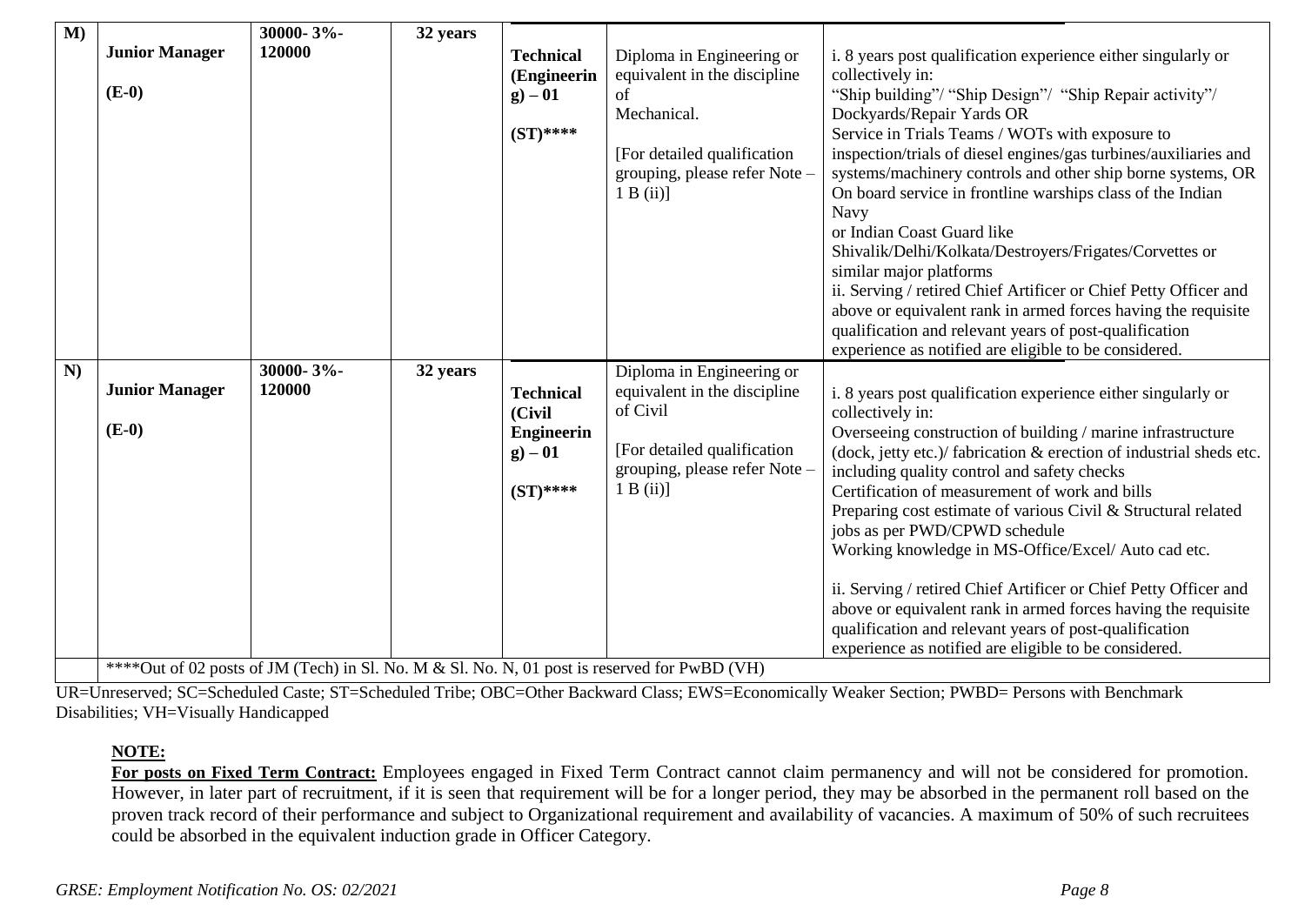#### **1. A. EDUCATIONAL QUALIFICATION FOR GENERAL MANAGER/DEPUTY GENERAL MANAGER POSTS**

i. Four years Full Time Engineering Degree (BE, B Tech) with First Class or 60% Overall Marks (55% for SC/ST/OBC). Lateral entry to 3<sup>rd</sup> semester of 8 semester course  $/2<sup>nd</sup>$  year of 4 years course will also be considered as equivalent qualification.

#### **ii. Grouping of Disciplines in Engineering Degree – Technical disciplines**

- Mechanical Mechanical/Mechanical & Industrial Engg./Mechanical & Production Engg./Marine Engg.
- Electrical Electrical/Electrical & Electronics/Electrical & Instrumentation
- Electronics Electronics/Electronics & Communication/Applied Electronics & Instrumentation/Electronics & Telecommunication/Electronics & Instrumentation/Instrumentation & Control
- Computer/IT Computer Science/Information Technology/Computer Technology
- Civil Civil/Civil & Structural/Structural
- Naval Architecture Naval Architecture/Naval Architecture & Shipbuilding/Naval Architecture & Ocean Engg./Naval Architecture & Marine Engg./Ocean Engg. & Naval Architecture/Naval Architecture & Offshore Engg.
- Marine Engineering Marine Engineering.
- Production- Production Engineering/Production Engineering & Management/Production & Industrial Engineering/Manufacturing Technology/Engineering.
- iii. Only the above mentioned disciplines will be considered for the recruitment process. Courses / Disciplines with equivalence to the above will not be considered. For all the posts the qualification mentioned at Graduate level (for Technical posts) would be of full time only. No Part Time/Correspondence course will be accepted.
- iv. Post graduate integrated Degree Courses will also be allowed for Engineering disciplines in Technical posts. The integrated Professional Technical qualification should be of 5 years duration after 10+2 qualification.
- v. AICTE / UGC / Government of India recognized / approved Degree / PG Degree courses in concerned discipline (as referred above) awarded by University / Institution recognized by Govt. of India will only be considered.
- vi. The date of declaration of result / issuance of mark sheet shall be deemed to be the date of acquiring the qualification and there shall be no relaxation on this account.
- vii. Candidates having Master degree in Engineering must possess the minimum qualification prescribed against the post.
- viii. Wherever grades e.g. CGPA/OGPA/DGPA (as applicable) are awarded, the following method will be adopted for conversion to equivalent percentage of marks:
	- a) The conversion of CGPA to percentage of marks would be based on the procedure certified by the University / Institution from where they have obtained the qualifying degree. Documents viz. Mark sheet / Final / Provisional Degree / Letter issued by competent authority of the respective University/Institution will be considered for ascertaining the CGPA to Percentage conversion criteria.
	- b) In case the University/Institution does not have any criteria for converting CGPA into equivalent percentage of marks, it has to be categorically mentioned in the Mark sheet / Final / Provisional Degree / Letter issued by competent authority of the respective University/Institution. In such cases, the equivalence would be established by dividing the candidate's CGPA by the maximum possible CGPA and multiplying the result with 100.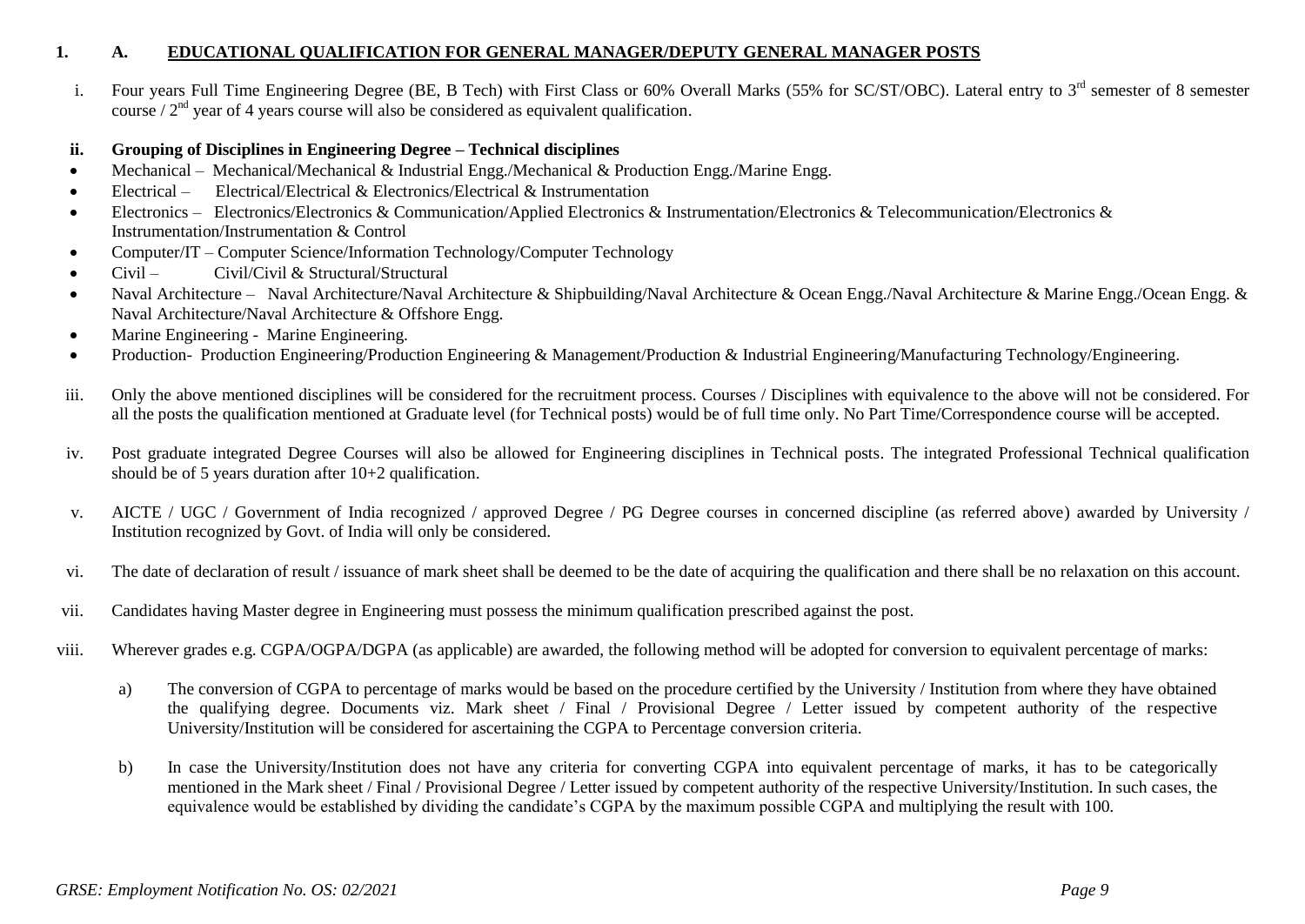### **B. EDUCATIONAL QUALIFICATION FOR JUNIOR MANAGER POSTS**

- i. Diplomas as referred above are those, which have been awarded by University/Institution recognized by Government of India/State Government.
- ii. Grouping of Disciplines in Diploma:
	- Mechanical Mechanical/Mechanical & Industrial Engg./Mechanical & Production Engg./Marine Engg.
	- Civil Civil/Civil & Structural/Structural
- iii. The date of declaration of result / issuance of mark sheet shall be deemed to be the date of acquiring the qualification and there shall be no relaxation on this account.
- **iv.** Full time Diploma will only be considered. **Distance learning/part-time courses can be considered for internal candidates only.**
- v. For Defence Service Personnel, the following will be considered:
	- Diploma acquired before joining Defence force should be from Government recognized Board of technical education/council
	- Joined Defence forces without technical/professional qualification but underwent prescribed training and awarded Diploma issued from Training Institute/School of Armed Forces will be considered as equivalent qualification.
	- Certificate issued stating that possessing qualification equivalent to Diploma on completion of specified years of service will not be considered on par with Graduate/Diploma.
- vi. Required experience of 08 years should be post qualification experience i.e. experience acquired after obtaining Diploma.

### **2. (A) WRITTEN TEST FOR ASSISTANT MANAGER**

- (i) Written Test will be **tentatively** scheduled on **02 Jan 2022 at** *Kolkata.*
- (ii) No TA will be paid to the candidates for appearing in the written test.

(iii)Pattern of Written Test will be as follows:

| Type of Question                       | No. of    | <b>Marks</b> | Remarks                                             |
|----------------------------------------|-----------|--------------|-----------------------------------------------------|
|                                        | Questions |              |                                                     |
| Part-I                                 | 60        | 60           | Duration of Written test $-90$ minutes<br>$\bullet$ |
| Discipline Knowledge Questions         |           |              | Question paper language - Bi-lingual<br>$\bullet$   |
| Part-II                                | 25        | 25           | (English and Hindi).                                |
| General Management Aptitude Test       |           |              | Question paper type - Objective type<br>$\bullet$   |
| (Mental Ability, Reasoning, English,   |           |              | with Multiple Choices Questions.                    |
| Data Analysis, Numerical Ability etc.) |           |              |                                                     |
| TOTAL                                  | 85        | 85           |                                                     |

(iv) In case any ambiguity / dispute arise on account of interpretation in versions other than English, the English version will prevail.

#### **(B) INTERVIEW & SELECTION PROCESS FOR ASSISTANT MANAGERS**

Based on the performance in Written Test, candidates will be shortlisted / called to appear for Interview in the ratio of 1:5.

#### *GRSE: Employment Notification No. OS: 02/2021 Page 10*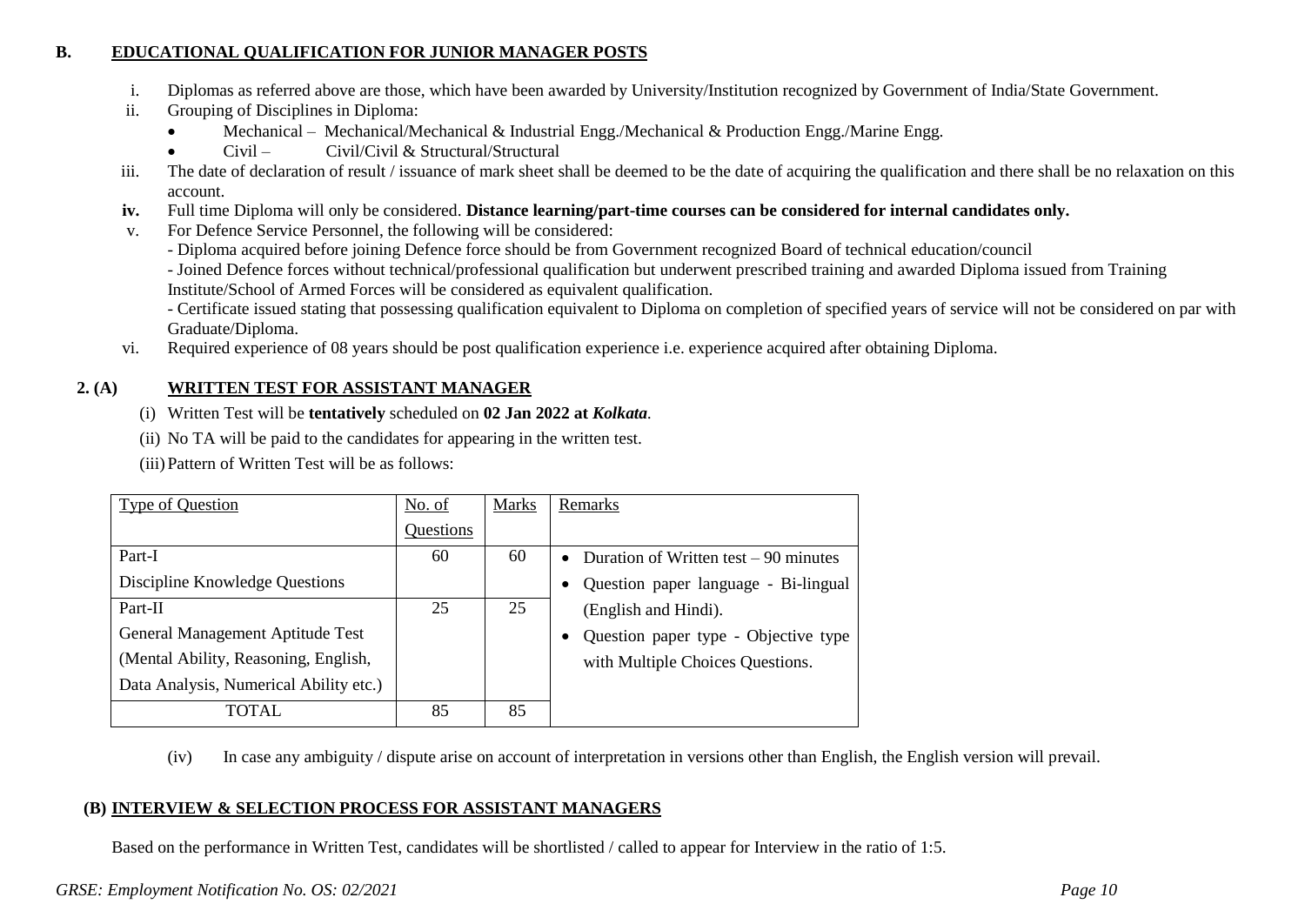#### **(C) SERVICE AGREEMENT BOND FOR ASSISTANT MANAGERS**

Candidates joining GRSE in Assistant Manager (Grade-E1) will have to execute a Service Agreement Bond to serve the company for 3 years. An amount towards security deposit of 5% of their Basic pay & DA (as applicable at the time of joining) for 3 years which will be deducted from the monthly pay and will be refunded on the completion of 3 years of service including probation period with normal saving bank interest (SBI rates). Bond value will be the deductible amount for 3 years. This deposit will be forfeited if the joinee leaves the company before completion of 3 years and will be liable to pay the balance bond amount.

#### **3. MAXIMUM AGE LIMIT**

- i. Maximum age limit for applicants in the posts under UR Category is **52 years for General Manager, 48 years for Deputy General Manager, 42 years for Manager, 35 years for Deputy Manager, 28 years for Assistant Manager and 32 years for Junior Manager as on 01 Dec 2021**. However, relaxation of age for SC/ST/OBC/Persons with Benchmark Disability (PwBD) / Ex-Serviceman will be as per Govt. rules. The relaxation in age limit for PwBD candidates shall be applicable irrespective of the fact whether the post is reserved or not. Age is not a bar for internal candidates.
- ii. Maximum age for joining the Company will be 56 years after all age relaxations. It also applies for internal candidates.
- iii. Relaxation in the upper age limit mentioned against each post **(except Assistant Manager posts)** may be granted to any candidate to extent of excess years of relevant post qualification experience possessed by the candidate vis-à-vis the notified years of post-qualification experience for each post.

#### **4. RESERVATION**

- i. Reservation for SC / ST / OBC / PwBD as applicable has been indicated against each post. However, candidates from reserved category fulfilling eligibility criteria may also apply for the posts earmarked for UR as per Government Rules.
- **ii.** Persons with Benchmark Disability category are required to produce Medical Certificate in prescribed format issued by the Competent Authority as stipulated in The Rights of Persons with Disabilities Act, 2016 having minimum 40% or more disabilities in the category as the case may be.
- iii. Category (SC/ST/OBC/PwBD) once entered in the Online Application form will not be allowed to be changed and no benefit of other category will be admissible later on.
- iv. OBC candidates at the time of interview have to submit declaration to the effect that the incumbent does not fall in Creamy Layer section and also to produce noncreamy layer certificate in the prescribed format as applicable for appointment for the posts under Govt. of India and Central Govt. Public Sector Undertaking. OBC (non-creamy layer) certificate by the Component Authority should be issued in the current year.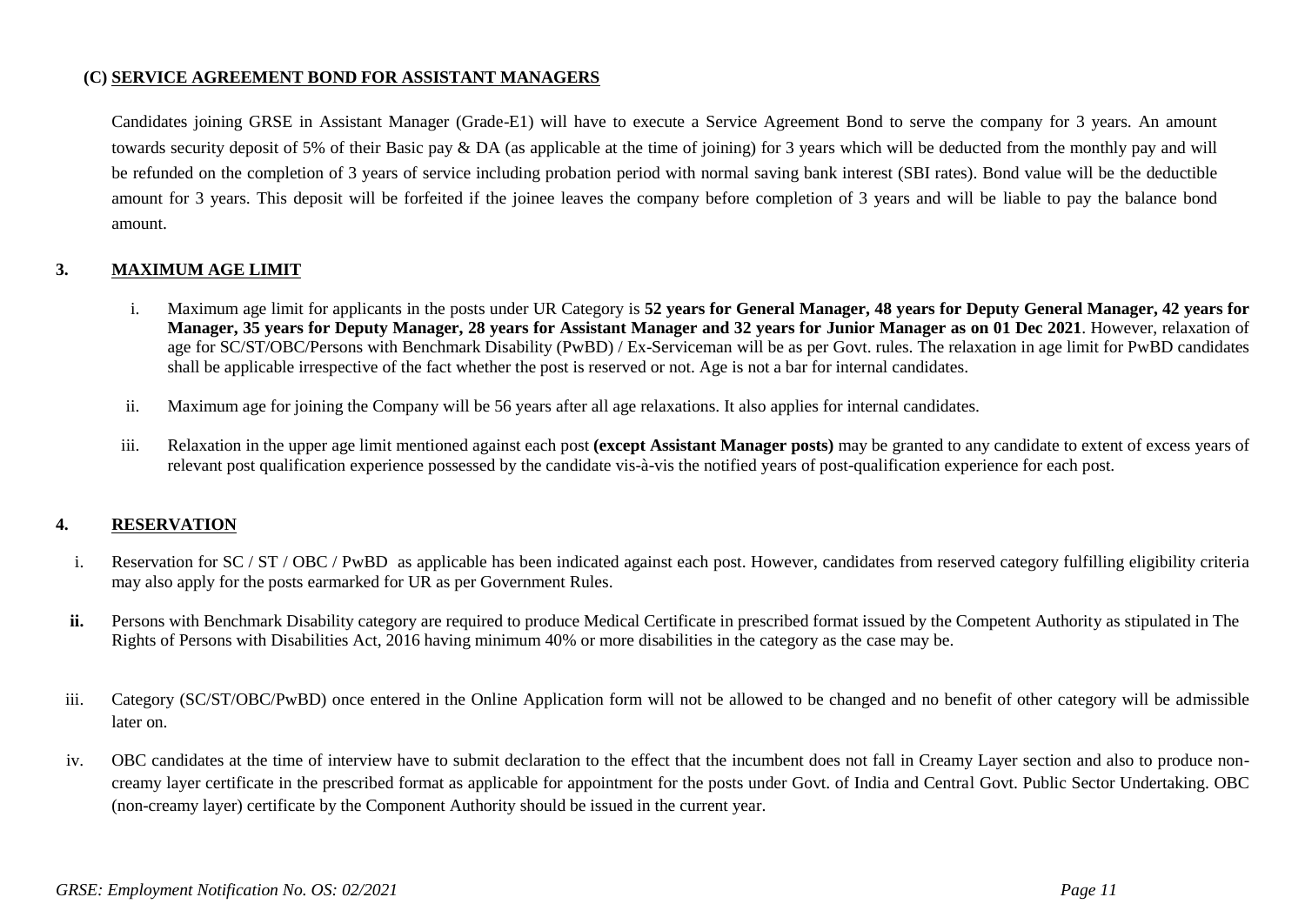v. SC/ST/OBC candidates applying for a post where there are no vacancies in their respective reserved categories, will be treated as General candidates and no relaxation in any criteria will be applicable to these candidates. However, they may indicate their actual category in Online Application so as to avail of application fees concession as applicable.

#### **5. APPLICATION PROCEDURE**

- i. All candidates have to submit application **ONLINE** through **"Career section"** of GRSE website **www.grse.in** or on **https://jobapply.in/grse2021.**
- ii. All candidates are required to apply ONLINE and upload documents supporting age, caste, education, experience etc. in the Online application. In addition to that, take print out of auto generated filled in Application Format, put their signature at designated places and send it along with GRSE copy of Application Fee Challan (applicable for General, OBC candidates ), self-attested copies of testimonials/certificates in support of Date of Birth, Caste, Educational & Professional qualification, Experience, CTC/Pay-scale, Ex-Serviceman, PH etc. through **ORDINARY POST** only to **Post Box No. 3076, Lodhi Road, New Delhi – 110003**, so as to reach within 07 January 2022. The envelope containing the application and supporting documents should be super-scribed with "GRSE Employment Notification No. **OS: 02/2021"** and **"Post Applied for".**
- iii. Serving candidates of Govt. / Semi-Govt. / PSUs / Autonomous Organization are further required to forward the auto-generated printout along with self-attested copies of supporting documents **through proper channel** to the address mentioned above or produce **No Objection Certificate (NOC)** at the time of interview. A candidate may be interviewed without NOC but he/she will not be entitled to any pay-protection benefit and service transfer benefit on joining, if selected.
- iv. Please note that candidature of the candidate is liable to be cancelled if he / she submit more than one application for same post.
- v. GRSE will not be responsible for any delay / loss in postal transit of any application or communication.
- vi. The detailed procedure of application and other details are available in "Career Section" of GRSE Website: www.grse.in and also in https://jobapply.in/grse2021.
- vii. **The selection for all posts (except Assistant Manager post) will be through interview only.**
- viii. **For Assistant Manager posts, written test will be conducted on 02 January 2022. Venue of written test is Kolkata. Written test will be followed by Interview (if qualified and shortlisted) at a later date which will be intimated.**
- ix. **All correspondence with candidates shall be done through e-mail only. All information regarding Interview Call Letter etc. shall be provided through e-mail uploaded at the time of application/uploading on GRSE website**. Responsibility of receiving, downloading and printing of Interview Call Letter or any other information shall be of the candidate only. GRSE will not be responsible for any loss of e-mail sent, due to invalid/wrong e-mail ID provided by the candidate or delivery of e-mails to Spam/Bulk mail folder for delay/non-receipt of information if a candidate fails to access his/her mail/website in time or DND activated mobile no. etc.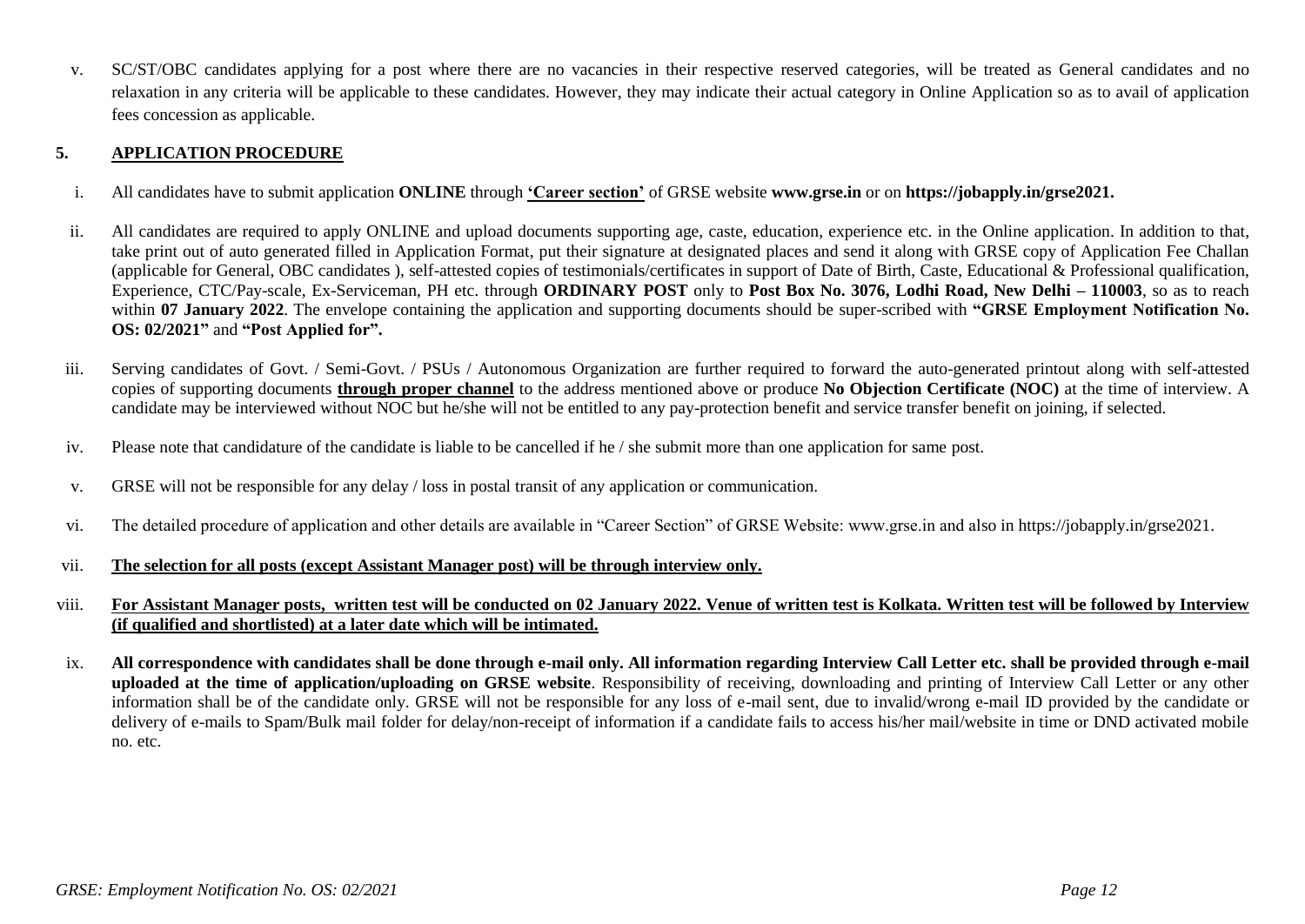#### **6. APPLICATION FEES**

- i. **Application fees of Rs. 500/- and Bank charges of Rs. 71/- (Total fees Rs. 571/-)** to be deposited through Bank Challan mode at any branch of State Bank of India (SBI) by the applicants (General, OBC only). Applicants belonging to SC/ST/PwBD/Internal Candidates are exempted from payment of Application Fee.
- ii. The application fee is non-refundable and hence candidates are advised to ensure their eligibility for the post before applying.
- iii. Please refer **"Guidelines to Apply Online"** in the portal https://jobapply.in/grse2021 for details regarding remittance of Application Fee through Bank Challan in SBI Branches.
- iv. No other mode of payment will be accepted.

#### **7. PAY SCALES**

#### **(i) (a) From Navy/Army/ Air Force/ Coast Guard equivalent post & grade**

| <b>Posts</b> | Grade | Pay<br>Scale of the | Rank (Navy/Army/Air Force/Coast Guard)                                             |
|--------------|-------|---------------------|------------------------------------------------------------------------------------|
|              |       | posts advertised    |                                                                                    |
| <b>GM</b>    | $E-7$ | 100000-3%-260000    | Commodore or Equivalent. Captain drawing Commodore rank pay will also be eligible. |
| <b>DGM</b>   | $E-5$ | 80000-3%-220000     | Commander or equivalent                                                            |
| <b>MGR</b>   | $E-3$ | 60000-3%-180000     | Lieutenant or equivalent                                                           |
| <b>DM</b>    | $E-2$ | 50000-3%-160000     | Sub-Lieutenant or equivalent                                                       |
| JM           | $E-0$ | 30000-3%-120000     | Chief Artificer or Chief Petty Officer or equivalent                               |

#### **(b) From PSU / Govt. Department:**

The equivalent pay scales in the various grades on CDA and IDA are given below:

| <b>Post advertised</b> | Grade | Scale of the<br>Pay<br>posts advertised | Two years immediate lower grade Pay Scale |                              |
|------------------------|-------|-----------------------------------------|-------------------------------------------|------------------------------|
|                        |       |                                         | <b>CDA Pay Scales</b>                     | <b>IDA Pay Scales/ Grade</b> |
| <b>GM</b>              | $E-7$ | 100000-3%-260000                        | 130600-3%-215900                          | 90000-3%-240000              |
| <b>DGM</b>             | $E-5$ | 80000-3%-220000                         | 78800-3%-209200                           | 70000-3%-200000              |
| <b>MGR</b>             | $E-3$ | $60000 - 3\% - 180000$                  | 69400-3%-207200                           | 50000-3%-160000              |
| DM                     | $E-2$ | 50000-3%-160000                         | 56100-3%-177500                           | 40000-3%-140000              |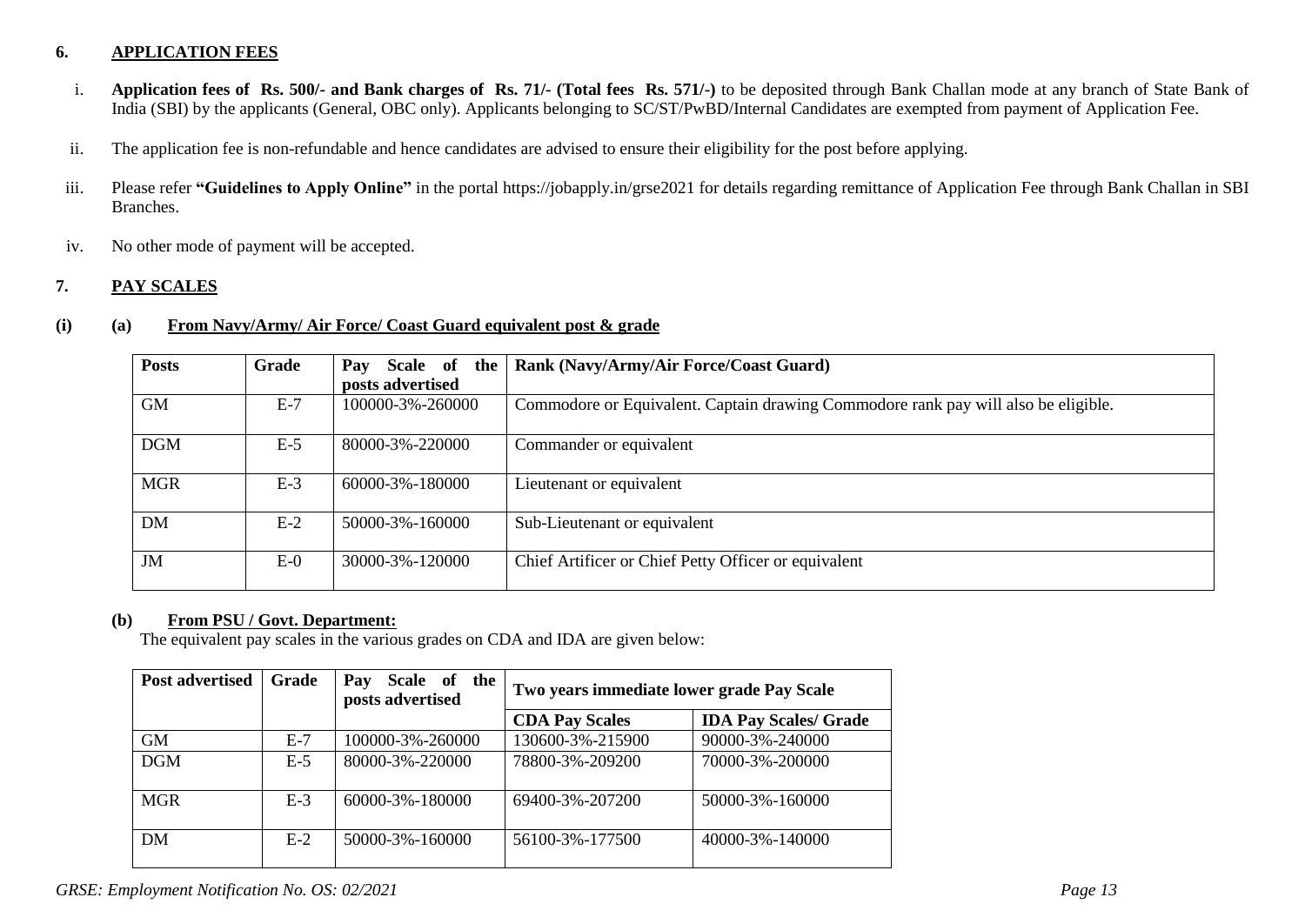#### **(ii) From Private Sector:**

The applicants working in private sector should indicate their salary head wise (monetary/cash part) which forms part of FORM 16 with supporting document. They should indicate their organization structure and their position in the organization hierarchy. The comparable gross salary (monetary/cash part) for the purpose of drawing equivalency in next lower grade of GRSE for a minimum period of 02 years, a lower variance up to maximum of 10% of CTC of equivalent grade in GRSE will be reckoned. The variance may be relaxed upto maximum of 25 % of CTC for Private sector candidates. Maximum variance of 40 % of CTC will be considered in case of Private Medical Practitioners [applying for the post of DM (Medical) & DM (Medical)-Fixed Term] at the discretion of Management.

| <b>Post advertised</b>               | CTC of immediate lower grade                    |
|--------------------------------------|-------------------------------------------------|
| GM (Technical) (E-7)                 | 25.26 Lakhs AGM (E-6)                           |
| DGM (Technical), IT, BB (E-5)        | 19.64 Lakhs SM (E-4)                            |
| DGM (Technical), IT-Fixed Term (E-5) | 18.57 Lakhs SM $(E-4)$ – On Fixed term          |
| $MGR$ (Finance) $(E-3)$              | 14.03 Lakhs DM (E-2)                            |
| $DM (Medical) (E-2)$                 | 12.18 Lakhs AM (E-1) [Including NPA which is    |
|                                      | 20% of Basic]                                   |
| $DM (Medical) - Fixed Term (E-2)$    | 11.57 Lakhs AM (on fixed term) (E-1) [Including |
|                                      | NPA which is 20% of Basic                       |

#### **8. GENERAL TERMS AND CONDITIONS**

- (i) The mere fact that a candidate has submitted application against the advertisement and apparently fulfilling the eligibility criteria as prescribed in the advertisement would not bestow on him/her the right to be definitely considered for selection process.
- (ii) The experience mentioned against the post excludes any kind of traineeship including Management Trainee / Graduate Engineer Trainee etc.
- (iii) In addition to Basic pay, Industrial DA, HRA, other perks (35% of basic pay), CPF, Gratuity etc. are admissible as per the Company's Rules. **The present CTC per annum for GM (E-7) is 28.06 Lakhs, DGM (E-5) is 22.45 Lakhs, DGM (E-5) on Fixed Term is Rs. 21.23 Lakhs, MGR (E-3) is 16.84 Lakhs, DM (E-2) Medical is 15.23 Lakhs (Including NPA which is 20% of Basic Pay), DM Medical (On Fixed term) (E-2) is 14.47 Lakhs (Including NPA which is 20% of Basic Pay), Asst. Manager (E-1) is Rs. 11.22 Lakhs and for JM (E-0) is Rs. 8.42 Lakhs. In addition, Performance Related Pay and Hospitalization benefit will be applicable**.
- (iv) GRSE reserves the right to fill up all the posts based on suitability or increase / decrease the number of posts to be filled up or cancel any post or even cancel the whole process of recruitment without assigning any reason. In such cases the reservations will be as per the Govt. guidelines.
- (v) Option of Hindi medium shall be given in interview.
- (vi) If selected, the candidates can be posted to any Unit / Project / location of the company.
- (vii) Final selection of candidates is subject to medical fitness by Company's Medical Officer as per company's Recruitment Rules.

#### *GRSE: Employment Notification No. OS: 02/2021 Page 14*